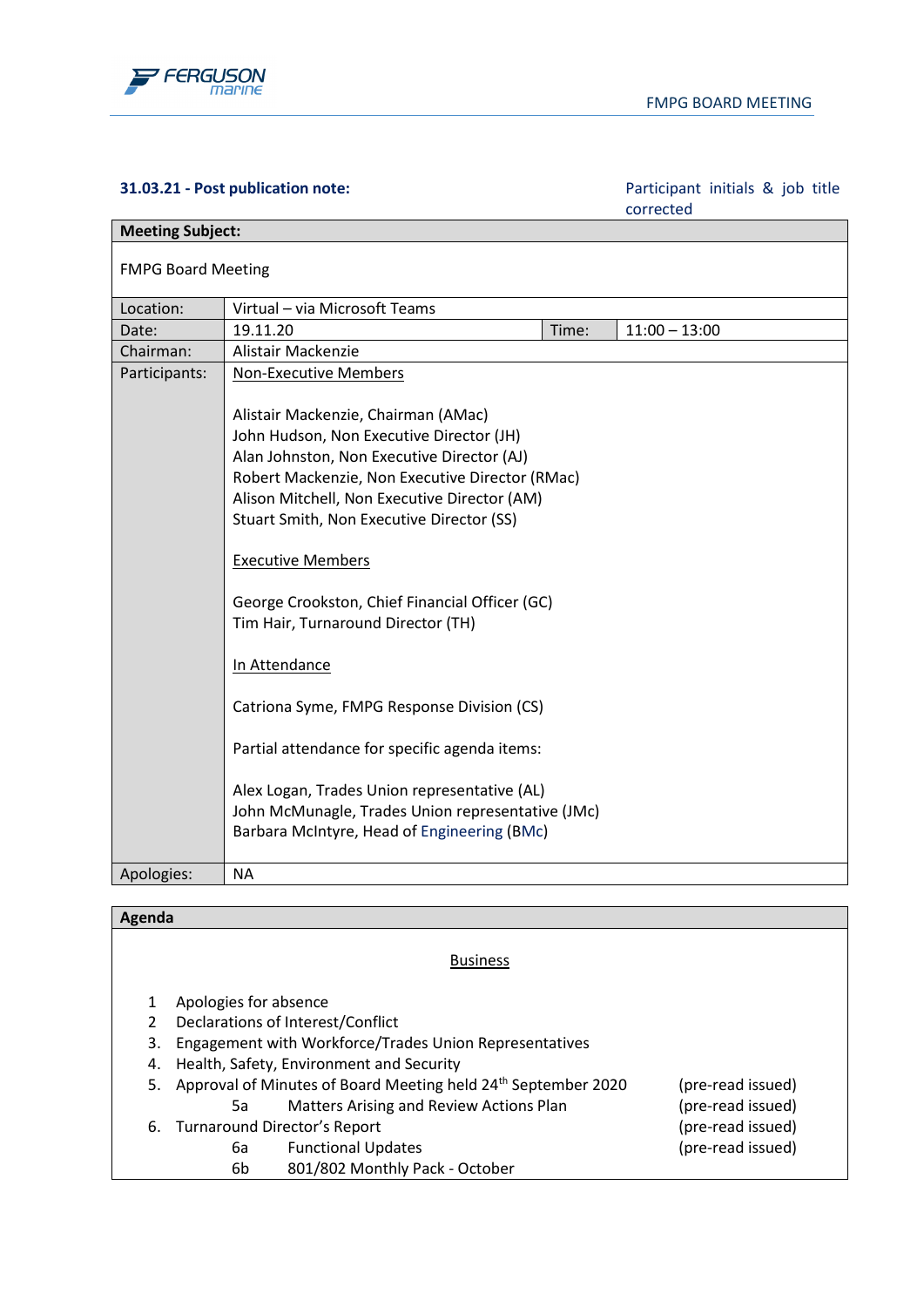

- 7. Finance Update
- 8. Update from Audit & Risk Committee (verbal update exceptional matters only) Matters Requiring Board input/Decision
- 9. Future Investment/Support Requirements Business/Corporate Plan (positioning discussion)

## Matters For Noting

- 10. Overview of Engineering function and arrangements presentation by Barbara McIntyre, Head of Engineering
- 11. A.O.C.B.
- 12. NEDs private session.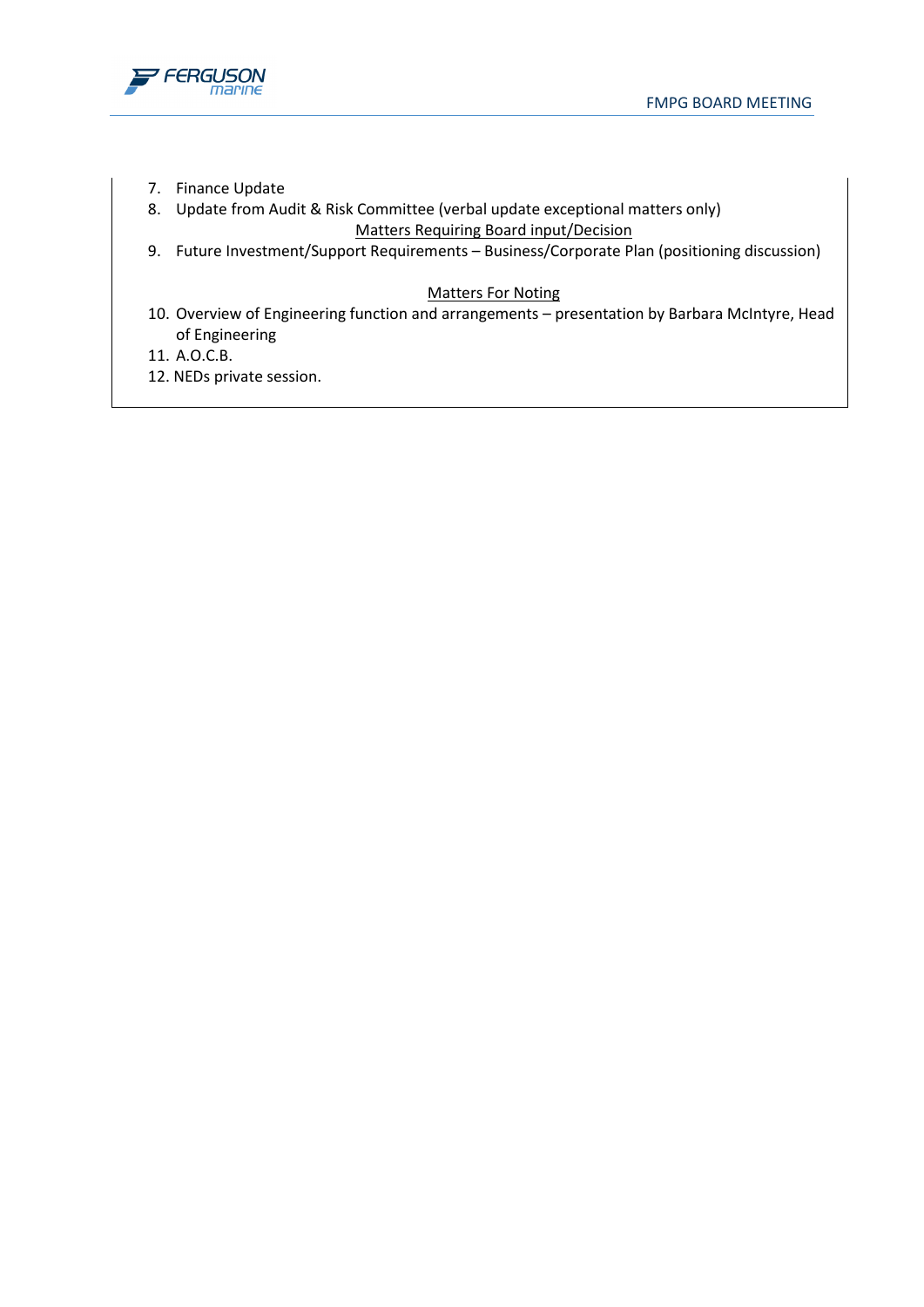

| <b>Minutes</b>                                                                                                                                                                                                                                                                                                                                                                                                                                                                                                                                                                                                                                                                                                                                                                                                                                                                                                                                                                                                                                                                                                                                                                                                                                                                                                                                                                                                                                                                                                                                                                                                                                                                                                                                                                                                                                                                                                                                                                                                                                                                                                                                                                                                                                     |
|----------------------------------------------------------------------------------------------------------------------------------------------------------------------------------------------------------------------------------------------------------------------------------------------------------------------------------------------------------------------------------------------------------------------------------------------------------------------------------------------------------------------------------------------------------------------------------------------------------------------------------------------------------------------------------------------------------------------------------------------------------------------------------------------------------------------------------------------------------------------------------------------------------------------------------------------------------------------------------------------------------------------------------------------------------------------------------------------------------------------------------------------------------------------------------------------------------------------------------------------------------------------------------------------------------------------------------------------------------------------------------------------------------------------------------------------------------------------------------------------------------------------------------------------------------------------------------------------------------------------------------------------------------------------------------------------------------------------------------------------------------------------------------------------------------------------------------------------------------------------------------------------------------------------------------------------------------------------------------------------------------------------------------------------------------------------------------------------------------------------------------------------------------------------------------------------------------------------------------------------------|
| <b>Apologies for absence</b>                                                                                                                                                                                                                                                                                                                                                                                                                                                                                                                                                                                                                                                                                                                                                                                                                                                                                                                                                                                                                                                                                                                                                                                                                                                                                                                                                                                                                                                                                                                                                                                                                                                                                                                                                                                                                                                                                                                                                                                                                                                                                                                                                                                                                       |
| No apologies were given.                                                                                                                                                                                                                                                                                                                                                                                                                                                                                                                                                                                                                                                                                                                                                                                                                                                                                                                                                                                                                                                                                                                                                                                                                                                                                                                                                                                                                                                                                                                                                                                                                                                                                                                                                                                                                                                                                                                                                                                                                                                                                                                                                                                                                           |
| <b>Declarations of Interest/Conflict</b>                                                                                                                                                                                                                                                                                                                                                                                                                                                                                                                                                                                                                                                                                                                                                                                                                                                                                                                                                                                                                                                                                                                                                                                                                                                                                                                                                                                                                                                                                                                                                                                                                                                                                                                                                                                                                                                                                                                                                                                                                                                                                                                                                                                                           |
| No declarations of interest/conflict were given.                                                                                                                                                                                                                                                                                                                                                                                                                                                                                                                                                                                                                                                                                                                                                                                                                                                                                                                                                                                                                                                                                                                                                                                                                                                                                                                                                                                                                                                                                                                                                                                                                                                                                                                                                                                                                                                                                                                                                                                                                                                                                                                                                                                                   |
| <b>Engagement with Workforce/Trades Union Representatives</b><br>AMac welcomed AL and JMc, the GMB Trades Union Reps, to the meeting with the main area of<br>discussion relating to the wage negotiation. AL confirmed that he and JMc were actively pushing<br>the ballot progress in an attempt to bring the matter to a close in a timely fashion.<br>AL raised a concern relating to a lack of communication to the workforce and in turn this is having<br>an impact on the perception of Scottish Government's commitment to the yard.<br>AMac provided an update from a call earlier in the day that he and TH had with Ms Fiona Hyslop,<br>Cabinet Secretary for Economy, Fair Work and Culture, and also reiterated that the Board and<br>Executive Team are in dialogue with the Ferguson Marine Response Division on a specific work<br>stream regarding future work opportunities and confirmed his opinion that the government<br>remain strongly committed to the future sustainability of the yard.<br>A further point raised by AL related to the volume of managerial positions at the yard. AMac<br>confirmed that as the business has ramped up, further managers have been required to ensure<br>appropriate capacity to take the business forward. TH emphasised the importance of a wider<br>management team to rectify the historic issues, turn the business around and create<br>sustainability moving forward. TH acknowledged the point made in relation to communication<br>and that there is an intention to re-visit regular staff briefings moving into 2021.<br>AMac confirmed to AL and JMc that he noted their reference to communication and will work<br>in order to improve the issue.<br>The TU representatives confirmed that they had no health and safety concerns to be raised.<br>JMc added that they are trying to encourage the workforce to remain positive and asked of the<br>likelihood to meeting the vessel delivery deadline on budget. TH confirmed that he had no<br>concerns relating to the budget and that current projection was for delivery within the published<br>delivery window.<br>Both AL and JMc advised that they had no further matters to raise with the Board and left the |
| meeting.<br><b>Health, Safety, Environment and Security</b>                                                                                                                                                                                                                                                                                                                                                                                                                                                                                                                                                                                                                                                                                                                                                                                                                                                                                                                                                                                                                                                                                                                                                                                                                                                                                                                                                                                                                                                                                                                                                                                                                                                                                                                                                                                                                                                                                                                                                                                                                                                                                                                                                                                        |
|                                                                                                                                                                                                                                                                                                                                                                                                                                                                                                                                                                                                                                                                                                                                                                                                                                                                                                                                                                                                                                                                                                                                                                                                                                                                                                                                                                                                                                                                                                                                                                                                                                                                                                                                                                                                                                                                                                                                                                                                                                                                                                                                                                                                                                                    |
| This agenda item moved to form part of the Turnaround Director's report.                                                                                                                                                                                                                                                                                                                                                                                                                                                                                                                                                                                                                                                                                                                                                                                                                                                                                                                                                                                                                                                                                                                                                                                                                                                                                                                                                                                                                                                                                                                                                                                                                                                                                                                                                                                                                                                                                                                                                                                                                                                                                                                                                                           |
|                                                                                                                                                                                                                                                                                                                                                                                                                                                                                                                                                                                                                                                                                                                                                                                                                                                                                                                                                                                                                                                                                                                                                                                                                                                                                                                                                                                                                                                                                                                                                                                                                                                                                                                                                                                                                                                                                                                                                                                                                                                                                                                                                                                                                                                    |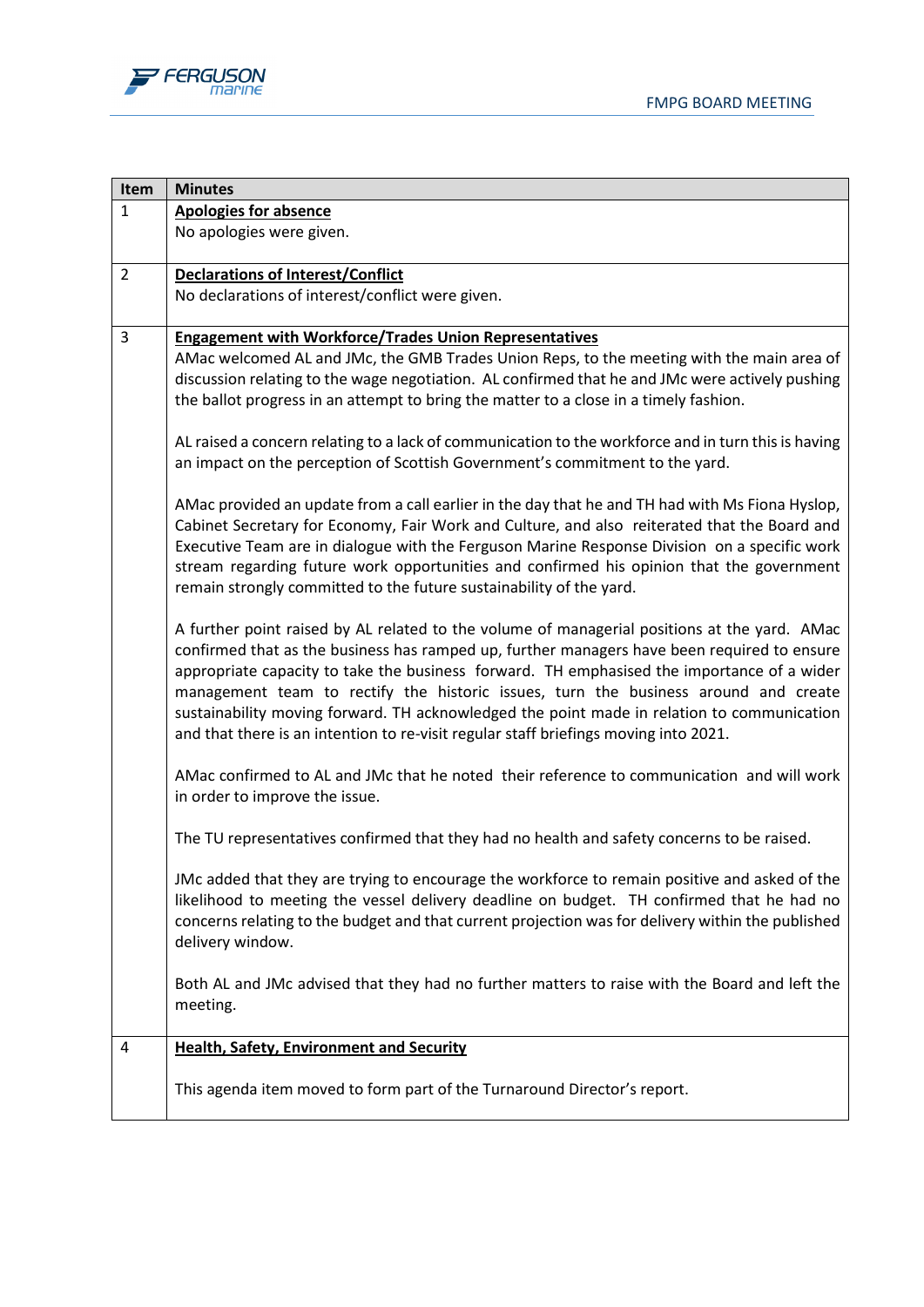

| $\overline{5}$ | Approval of Minutes of Board Meeting held 24 <sup>th</sup> September 2020 (pre-read issued)                                  |
|----------------|------------------------------------------------------------------------------------------------------------------------------|
|                | AMac sought approval of the previous Board Minutes which all parties approved, and no<br>corrections raised.                 |
|                | All members agreed to the subsequent publication of the minutes on the FMPG website.                                         |
| 5a             | Matters Arising and Review Actions Plan (pre-read issued)                                                                    |
|                | <b>Workers Consultation Group Constitution</b>                                                                               |
|                | Initial meeting was held on $5th$ November and consensus to proceed with the forum with HR as<br>chair and TU participation. |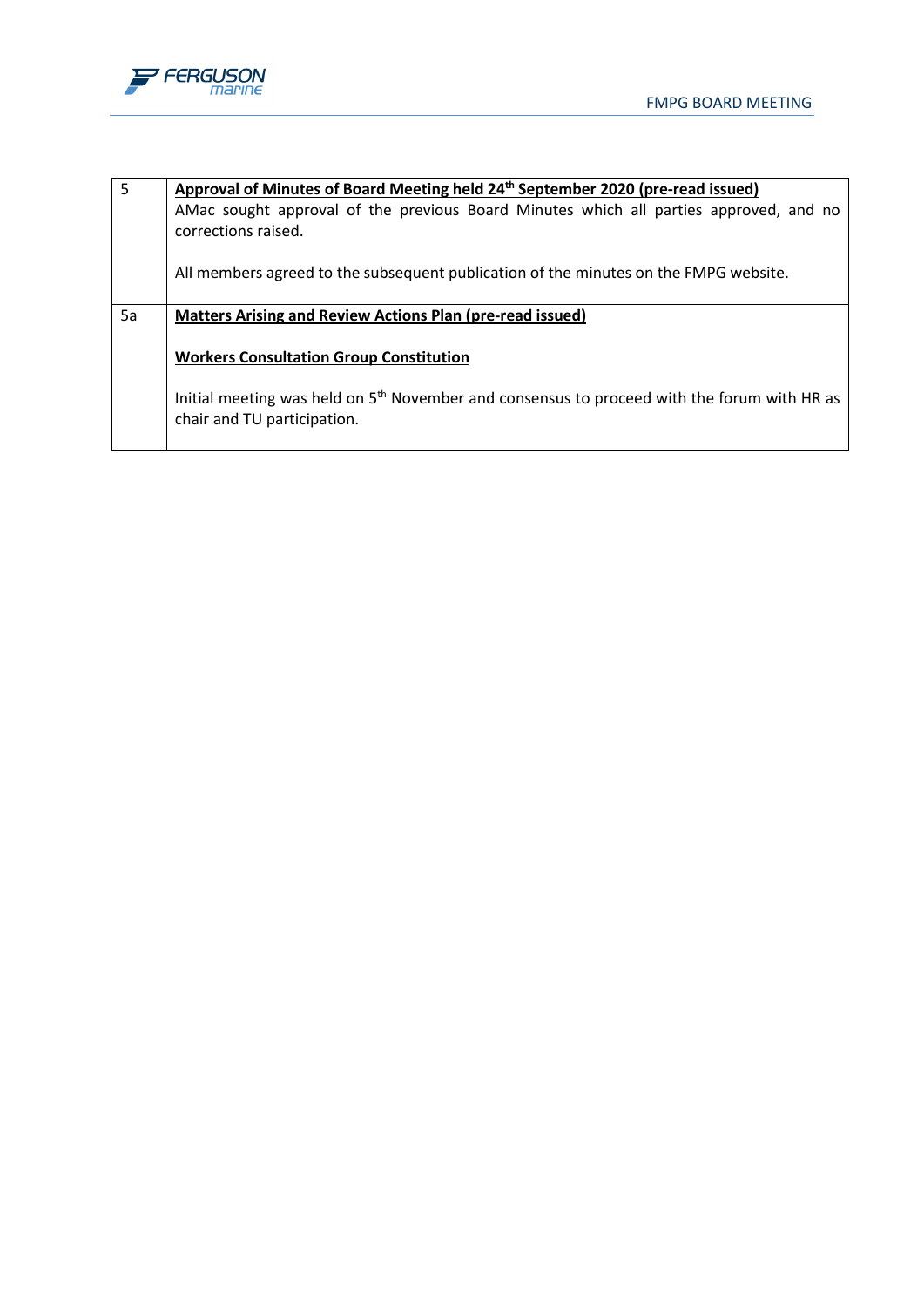

| 6 | Turnaround Director's Update (issued as a pre read)<br>TH confirmed that there was no significant material change since issuing the pre read but wanted<br>to highlight:                                                                                                                                                                                                                                                                                                                                                                                                                                                                                                                                         |
|---|------------------------------------------------------------------------------------------------------------------------------------------------------------------------------------------------------------------------------------------------------------------------------------------------------------------------------------------------------------------------------------------------------------------------------------------------------------------------------------------------------------------------------------------------------------------------------------------------------------------------------------------------------------------------------------------------------------------|
|   | The business remains highly focused on Covid-19 control and continues to work collaboratively<br>with the Trades Unions on a weekly basis, ensuring compliance with Government guidelines at<br>all times.                                                                                                                                                                                                                                                                                                                                                                                                                                                                                                       |
|   | There is an ongoing health and safety investigation involving confined space controls and<br>compliance with which the Board will be kept informed.                                                                                                                                                                                                                                                                                                                                                                                                                                                                                                                                                              |
|   | This led on to the following health and safety update:                                                                                                                                                                                                                                                                                                                                                                                                                                                                                                                                                                                                                                                           |
|   | The investigation has led to health and safety at the yard being identified as a matter of significant<br>concern requiring immediate action to bring under control and improve the sitaution. TH<br>confirmed the appointment of an experienced turnaround Interim Health and Safety Director,<br>Marc Anton (MA), commencing at the yard on 7 <sup>th</sup> December. MA will lead and drive the change<br>required throughout the business, and part of his assignment will also be to manage the<br>recruitment of a permanent successor and the transition of the H&S function. The health and<br>safety report will now become more robust as one of MA's tasks is also to create a reporting<br>function. |
|   | AMac thanked TH for his honest assessment and reiterated the importance of the permanent<br>health and safety recruitment.                                                                                                                                                                                                                                                                                                                                                                                                                                                                                                                                                                                       |
|   | A further update provided by TH related to the current Ferguson tribunal claim with the Interim<br>Relief Hearing now having been heard and concluded.                                                                                                                                                                                                                                                                                                                                                                                                                                                                                                                                                           |
|   | AMac welcomed points of clarification:                                                                                                                                                                                                                                                                                                                                                                                                                                                                                                                                                                                                                                                                           |
|   | AM - raised an issue relating to contract labour.<br>TH - recruitment is now underway for a Resource Manager. The business has some actions<br>relating to the management of resource and now have a fourth contractor reviewing labour<br>demand.                                                                                                                                                                                                                                                                                                                                                                                                                                                               |
|   | Several Board members asked the Executive to provide a vessel progress update. Concern was<br>expressed around the impact of the lack of labour, the apparent lack of work on 801 following<br>her return from drydock, the risks and the sporadic man hours. Board members asked for the<br>best way to obtain a report demonstrating progress against the programme with more<br>quantitative data than what the monthly report currently provides.                                                                                                                                                                                                                                                            |
|   | TH addressed the reporting mechanism and agreed to provide an appropriate dashboard report.<br>The current report provided is an internal report which does not provide the information<br>required at Board level. GC has a draft MI reporting pack which will be reviewed by TH and<br>circulated to the Board for feedback.                                                                                                                                                                                                                                                                                                                                                                                   |
|   | TH provided an update on the delivery of 801 and 802 to the Board.                                                                                                                                                                                                                                                                                                                                                                                                                                                                                                                                                                                                                                               |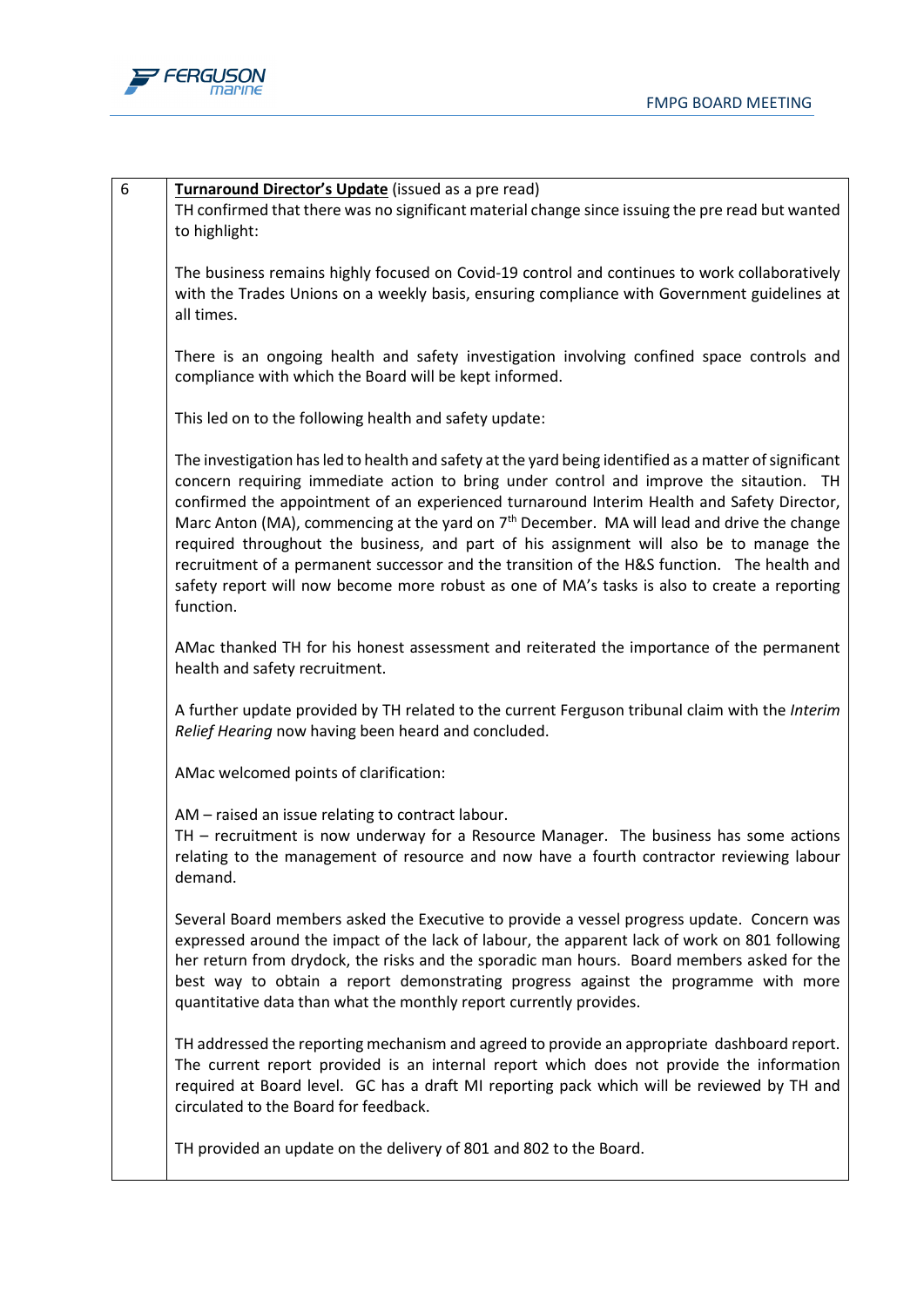



|                | The group agreed that there were no other points of clarification required.                                                                                                                                                                                                                      |
|----------------|--------------------------------------------------------------------------------------------------------------------------------------------------------------------------------------------------------------------------------------------------------------------------------------------------|
| $\overline{7}$ | <b>Finance Update</b><br>GC took the Board through the current financial position and agreed to circulate the skeleton<br>report and illustrations.                                                                                                                                              |
|                | Statutory accounts – there has been a draft set produced for each of the four entities and<br>currently with Grant Thornton for review.                                                                                                                                                          |
| 8              | Update from Audit & Risk Committee (verbal update exceptional matters only)                                                                                                                                                                                                                      |
|                | RMc confirmed that the committee are finalising the annual work programme and have the next<br>meeting on 3rd December.                                                                                                                                                                          |
| 9              | <b>Future Investment/Support Requirements - Business/Corporate Plan (positioning discussion)</b>                                                                                                                                                                                                 |
|                | Discussion was had relating to the support requirement and associated timings. A submission<br>had already been made to Scottish Government for current live commercial tender submissions.<br>A draft 'investment requirements' report to be generated in January 2021 relating to future work. |
|                | TH confirmed that there is significant and continuous work ongoing in the background involving<br>David McVeigh, Head of Sales, which has been submitted to government to move this forward.                                                                                                     |
|                | TH confirmed that the Executive has the basis of a future business plan which needs to be brought<br>together to generate an appropriate fir for purpose document.                                                                                                                               |
|                | AMac asked for CS to revert regarding planning cycle of capital expenditure in an attempt to<br>better understand any restriction o timeline.                                                                                                                                                    |
|                | AMac also reiterated the importance of generating the document to ensure that it can be<br>submitted to the Government to complement related planning timelines.                                                                                                                                 |